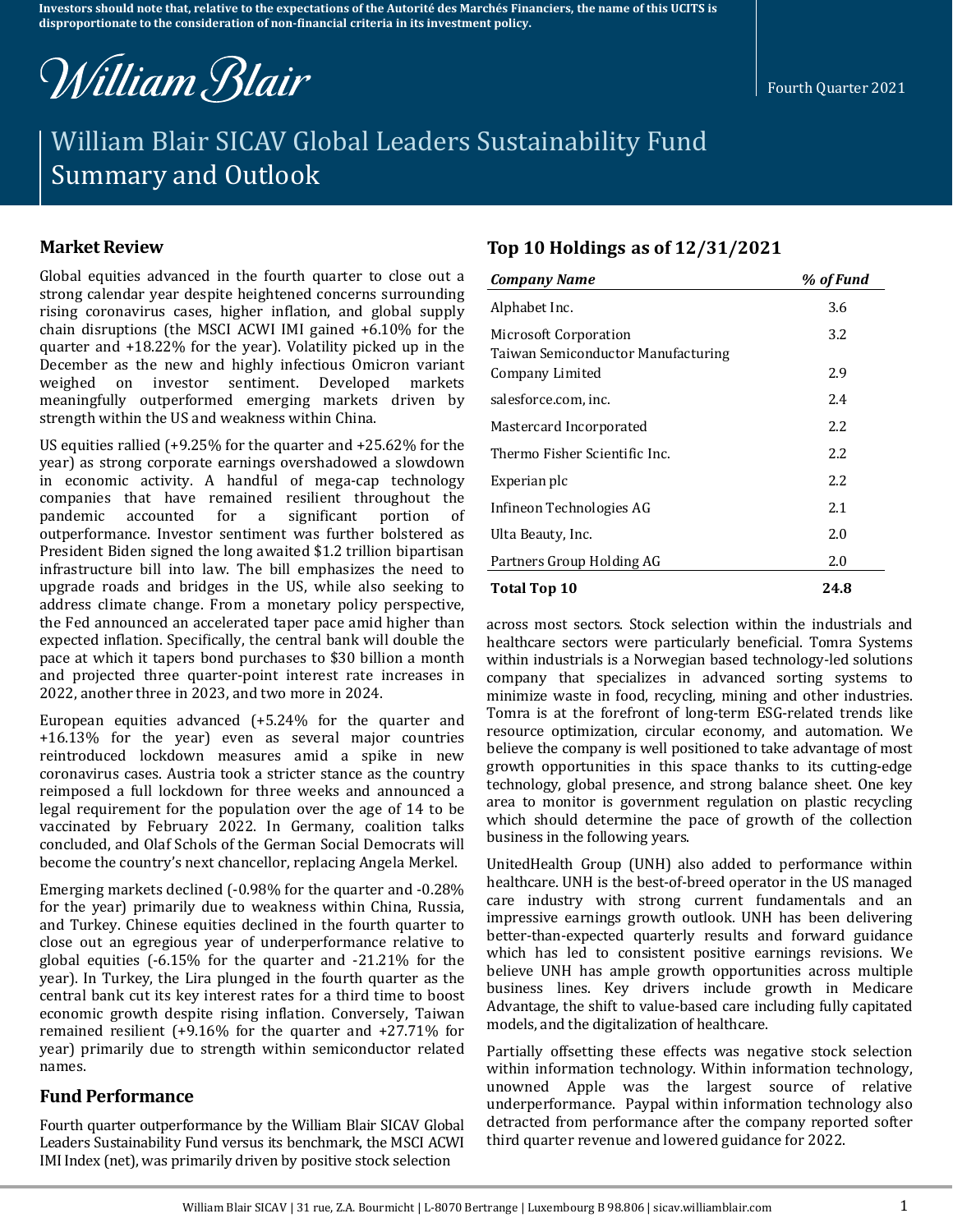PayPal is a leading digital payments company in the US. The company delivers quick, easy, and secure checkout for consumers, and meaningfully higher conversion rates and lower fraud risks for merchants, resulting in pricing power. The total addressable market is large and expanding, and we believe PayPal is uniquely positioned to benefit from the powerful secular driver of e-commerce. We expect earnings to grow faster than consensus, which we believe overstates competitive threats and under-appreciates the potential upside from the monetization of its social payments platform Venmo and the potential for game-changing partnerships.

Salesforce.com, one of the early pioneers of cloud-based software within the information technology sector, also hurt relative performance. After strong gains for most of the year, the share price declined following softer third quarter numbers and lower guidance. Despite near-term noise, our long-term thesis for Salesforce remains intact. Salesforce is a disruptive share-gainer that is now the largest pure-play software-as-a-service company in the world. The company has successfully maintained doubledigit growth in its original offering, Sales Cloud, while expanding into adjacencies with products critical to customers' revenuegenerating activities. The result is a durable competitive advantage with pricing power driven by criticality, high switching costs, and network effects with a boost from its acquisition of Slack.

# **Positioning**

During the period, consumer discretionary exposure was reduced through the liquidation of Alibaba. Industrials exposure increased primarily through strong price performance and market appreciation. Information technology also increased through the purchase of Synopsys Inc. Synopsys is a leading provider of software tools used for designing and developing semiconductors. The company's products help drive innovation, limit chip defects, and shorten the time to market. The company's key competitive advantages are its switching costs and missioncritical products, which are supported by its electronic design automation oligopoly.

# **Outlook**

2022 is shaping up to be one of slowing toward more normal, healthy rates of economic growth and inflation, thereby potentially paving the way to a sustainable, multi-year expansion. However, the route to get there, as we have already seen, will likely be marked by periods of high volatility.

This is not unusual in transitions, and the nature of the ongoing pandemic is adding to the volatility of this particular transition. Both the direction and the complexion of the market in 2022 will be determined by the unique nature of this global economic cycle.

We analyze our outlook around the connected categories of expectations for Growth, Inflation, Interest Rates, Valuations and Style.

#### *Growth*

The focus for us will be the transition of the economy and corporate profit growth as the economy normalizes to a postpandemic world, or at the least more comfortable coping in a pandemic. While we are still in the middle of what we believe to be a long-term economic expansion corporate profit growth has clearly peaked and will likely continue to decline sequentially.

The US economy is much closer to its pre-pandemic output trajectory as compared to major European economies. On current trends, we expect the US to reach its pre-crisis output by summer 2022 before settling into 2% annualized growth. In this scenario, full economic recovery implies significant sequential deceleration in annualized quarterly growth in 2022.

Most European economies remain some ways below their prepandemic output trajectory, which leaves significant scope for strong growth throughout much of 2022. Thus, European economies should generate stronger sequential growth compared to the US as we expect these economies, except Spain, to fully recover to pre-pandemic output by the end of 2022.

As China's economy fully recovered by the end of 2020, growth in China decelerated materially in 2021, to the point where macroeconomic policy is already becoming more supportive of near-term growth pick up on the margin. On December 6th, 2021, the People's Bank of China (PBoC) announced a 50bpts reserve requirement ratio (RRR) cut, enabling banks to lend more. We expect China's economy to accelerate gradually in 2022, as domestic policy is calibrated to reach annual output growth of 6%+.

The sharp nature of the initial economic recovery was almost by definition unsustainable, with output growth more than 5.5% in 2021, and corporate profits in turn growing more than +50%. We believe we will experience something like  $\sim$ 2.5% economic growth and profit growth of  $\sim$ 20% in '22. That in itself is a healthy result.

# *Inflation*

Another unique feature of this recovery has been the surprising rise of inflation. The big question is just how much of a risk does this represent?

With output still well below trend on both sides of the Atlantic, rising inflation, especially in the US, is largely a function of persistent and sudden supply disruptions as the pandemic continues to wreak havoc. COVID has exposed the weakness of pairing global supply chains with national responses to medical challenges. For example, China has pursued a practice of zerotolerance of infections, while the US and many others embraced economic activity while attempting to minimize severe illness outcomes.

The China policy has translated into impossible-to-anticipate, sporadic, highly disruptive closures of plants and ports, which have significant impact as China's ports now process nearly 50% of global container volumes. Therefore, goods prices are rising at a 12% rate in the United States, which is a sharp and temporary reversal of multi-decade price deflation.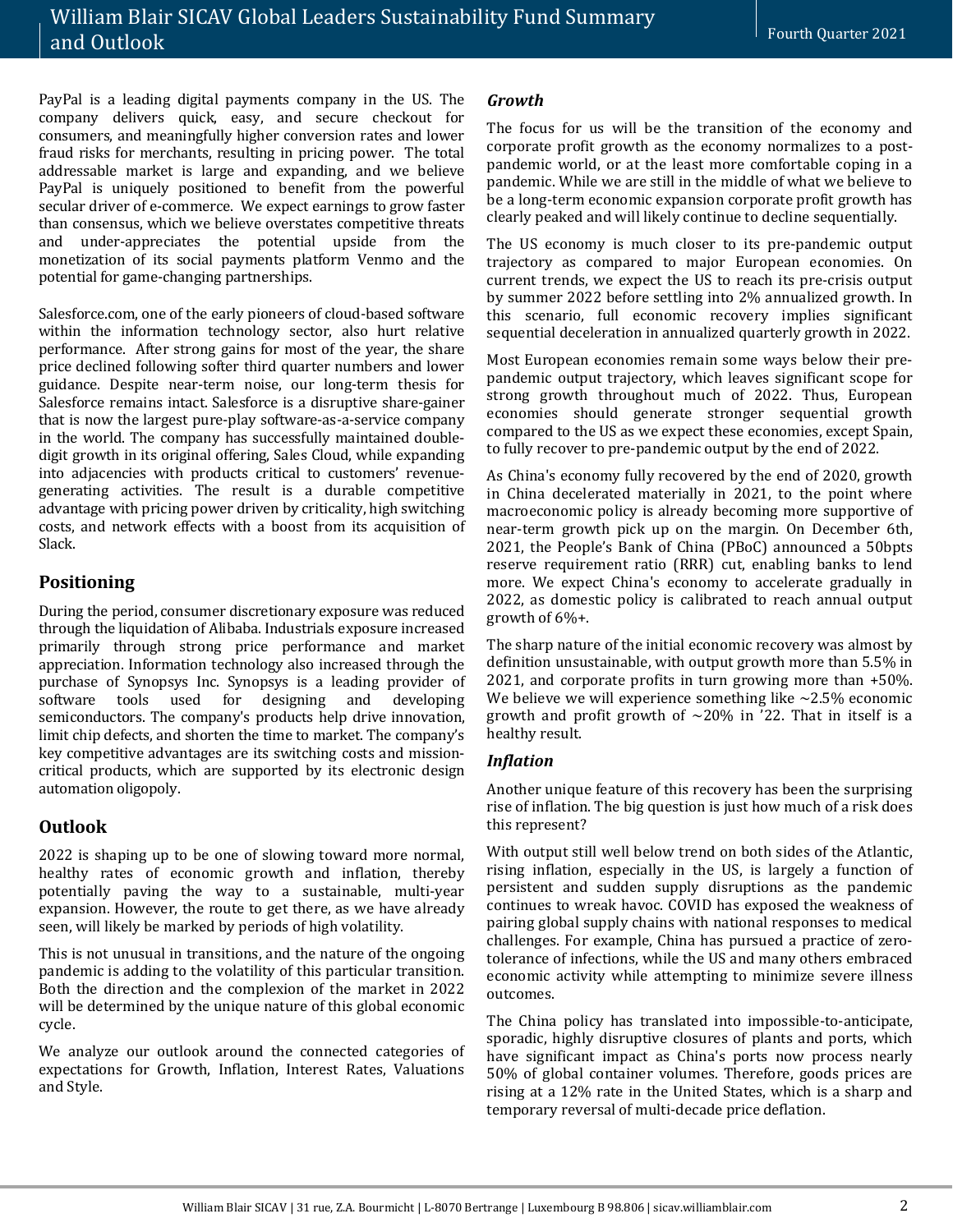Fortunately purchasing patterns suggest that consumers do not expect pricing pressures and scarcity to persist, as there are no signs of hoarding. In fact, the supply-demand adjustment is occurring as expected: consumers are postponing purchases in response to higher prices. Overall demand declined more than 10% since the re-opening peak, with much of the deceleration concentrated in motor vehicles. Consumers are postponing purchases, and surveys indicate that affordability is not a deterrent. Instead, people believe that prices are too high at the moment and expect them to decline.

We will continue to watch this closely, as the persistence of the price inflation has surprised us, but our base case remains that as supply chains normalize – and they will – inflation will subside.

#### *Interest Rates*

Given those expectations for growth and inflation, we expect the 10 yr. US Treasury rate to settle into the 2.5%–3% range we experienced prior to the pandemic. While relatively low and manageable as compared to long-term history, the market recently has been reacting to both the direction of travel from the extremely low levels of 2020, with tapering of central bank asset purchases and increases to the discount rates expected; and the risk of policy moves that would drive rates higher than that due to fears of persistent inflation. In other words, a natural reaction to the normalization of the economy and the potential risks that go with that.

#### *Valuation and Style Performance*

Which leads to a discussion regarding equity valuations. The general relationship between rates and valuations holds, and thus we would expect multiples to contract as the expansion continues and rates go higher. In fact, this has already been occurring, as all of the market's increase in performance since mid-2020 has been driven by earnings growth, not multiple expansion. Multiples globally have quietly contracted on average 10-15% during this period. Given our assumption that rates revert back to pre-pandemic levels, this would imply further contraction, especially in the US.

This phenomenon has direct implications for the performance of Growth equities vs. Value equites, and we have seen this play out in the latter part of 2021 and into the first trading sessions of this year. Growth equities on balance have a larger percentage of their cash flows occurring in the outer years than Value stocks, thus are considered longer duration. Simply put, higher assumed discount rates reduce the present value of those cash flows, disproportionately impacting traditional growth stocks. In fact, Valuation as a factor has been by far the strongest driver of performance recently.

The backdrop for Growth outperforming Value in the post-GFCera can be characterized by low economic growth and low interest rates, as well as an acknowledgement in the real economy that corporate innovation and business models were changing the economic and competitive landscape in material ways. Thus companies with perceived sustainable competitive advantages re-rated, as did those with higher rates of expected growth and profits. And future cash flows were being discounted at relatively low rates. The environment was ripe to reward current and expected future execution.

This was fueled even further during the pandemic where the difference between growth Haves and Have-Nots expanded even further. Some of this was initially a preference for "visible" growth (COVID demand beneficiaries), and some of this could be categorized by increased risk tolerance for future growth driven by abundant liquidity (SPACs, IPOs, thematic funds, Cryptocurrencies). As expected, both of these categories have already been punished as the central banks threaten to take away the punch bowls.

But does this imply by extension that traditional growth equities will completely give way to a preference for value stocks? We don't think so. Many of the drivers of the outperformance of Growth are still in place: positive but low-ish economic growth, low (albeit rising) interest rates, and a competitive landscape in the real economy that acknowledges the structural advantages of some areas of the economy over others, as well as those of differentiated, innovative business models.

In other words, we believe the next several years will look more like the years leading up to the pandemic rather than revert to something more different than we have seen in the recent past.

However, as we said at the outset, we expect this year will be one of transition, and we do expect volatility. So it is likely that expected corporate revenue or profit growth that does not materialize will be punished. Value stocks with near-term visibility may get rewarded more than growth stocks with long term potential. Valuations may contract more than earnings will grow, and markets may struggle to deliver gains.

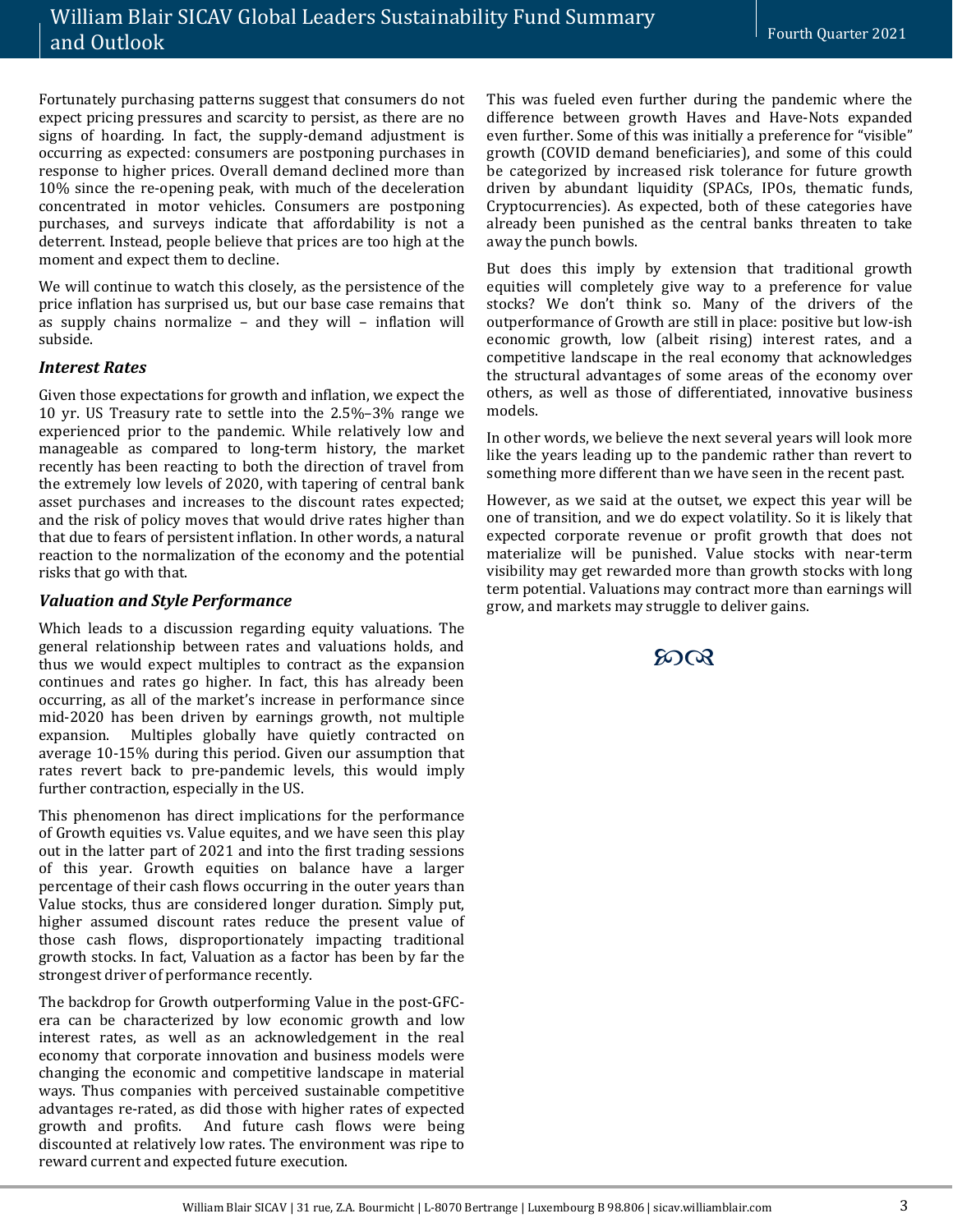## **IMPORTANT DISCLOSURES**

**This is a marketing communication. Please carefully consider the investment objectives, risks, charges, and expenses of the Company. This and other important information is contained in the Company's Prospectus and KIIDs, which you may obtain by visiting sicav.williamblair.com. Read these documents carefully before investing.**

Recipients of this document should be aware of the risks detailed in this paragraph. Please be advised that any return estimates or indications of past performance on this document are for information purposes only. Both past performance and yield may not be a reliable guide to future performance. The value of investments and income from them may fall as well as rise and investors may not get back the full amount invested. The value of shares and any income from them can increase or decrease. An investor may not get back the amount originally invested. Where investment is made in currencies other than the investor's base currency, the value of those investments, and any income from them, will be affected by movements in exchange rates. This effect could be unfavourable as well as favourable. Levels and bases for taxation may change.

Specific securities identified and described to do not represent all of the securities purchased or sold, and you should not assume that investments in the securities identified and discussed were or will be profitable. Holdings are subject to change at any time. References to specific securities and their issuers are for illustrative purposes only and are not intended and should not be interpreted as investment advice, offer or a recommendation to buy or sell any particular security or product.

Any discussion of particular topics is not meant to be complete, accurate, comprehensive or up-to-date and may be subject to change. Factual information has been taken from sources we believe to be reliable, but its accuracy, completeness or interpretation cannot be guaranteed. Information and opinions expressed are those of the author and may not reflect the opinions of other investment teams within William Blair. Information is current as of the date appearing in this material only and subject to change without notice.

#### **Risks**

The value of shares can increase or decrease and an investor may not get back the amount originally invested. Where investments are made in currencies other than an investor's base currency, the value of those investments will be affected (favourably or unfavourably) by movements in exchange rates. Equity securities may decrease in value in response to the activities of an individual company or in response to general market, business, and economic conditions. International investments typically involve special risk considerations, including higher volatility, lower liquidity, economic and political risk.

Further specific risks may arise in relation to specific investments, and you should review the risk factors very carefully before investing. Intended risk profile of the Fund may change overtime. The Fund is designed for long-term investors. The most current month-end performance information is available on sicav.williamblair.com.

### **Fund Information**

The Fund is a sub-fund of William Blair SICAV, a "société d'investissement à capital variable", incorporated under the laws of the Grand Duchy of Luxembourg having its registered office at 31, Z.A.I. Bourmicht, Bertrange, registered in the R.C.S. Luxembourg under  $n^0$  98806 and approved by the Luxembourg Supervisory Authority of the Financial Sector (the "CSSF") as an undertaking for collective investment in transferable securities ("UCITS") in accordance with the EU directive 2009/65/EC, as amended (the "Company"). Authorization of the Company by the CSSF is not an endorsement or guarantee nor is the CSSF responsible for the contents of any marketing material or the Company's Prospectus or applicable Key Investor Information Document ("KIID"). Authorization by the CSSF shall not constitute a warranty as to the performance of the Company, and the CSSF shall not be liable for the performance of the Company.

The investments in the Fund may not be suitable for all recipients. This material is for informational purposes only, is not contractually binding, and does not contain personalized recommendations or advice and is not intended to substitute any professional advice on investment in financial products. The Company may not be registered to be marketed in or may only be marketed to certain categories of investors in your jurisdiction. For information regarding jurisdictions in which the Company is registered or passported, please contact your William Blair representative. This document should not be used or distributed in any jurisdiction, other than those in which the Fund is authorized, where authorization for distribution is required.

This document has been prepared and issued by WILLIAM BLAIR INVESTMENT MANAGEMENT, LLC in its capacity as a delegate of the FUNDROCK MANAGEMENT COMPANY S.A., a "société anonyme", incorporated under the laws of the Grand Duchy of Luxembourg having its registered office at 33, rue de Gasperich, L-5826 Hesperange and registered in the R.C.S. Luxembourg under n° 104196 (the "Management Company"). The Management Company is authorised and regulated by CSSF as the management company of UCITS under the EU directive 2009/65/EC, as amended. The Management Company has been appointed as the management company of the Company and has appointed WILLIAM BLAIR INVESTMENT MANAGEMENT, LLC, the asset management business of WILLIAM BLAIR & COMPANY, LLC., having its registered office at 150 North Riverside Plaza Chicago, IL 60606, USA as the investment manager for the Fund. WILLIAM BLAIR & COMPANY, L.L.C. is authorized as the global distributor of the Company and to facilitate the distribution of Shares in certain jurisdictions through financial intermediaries.